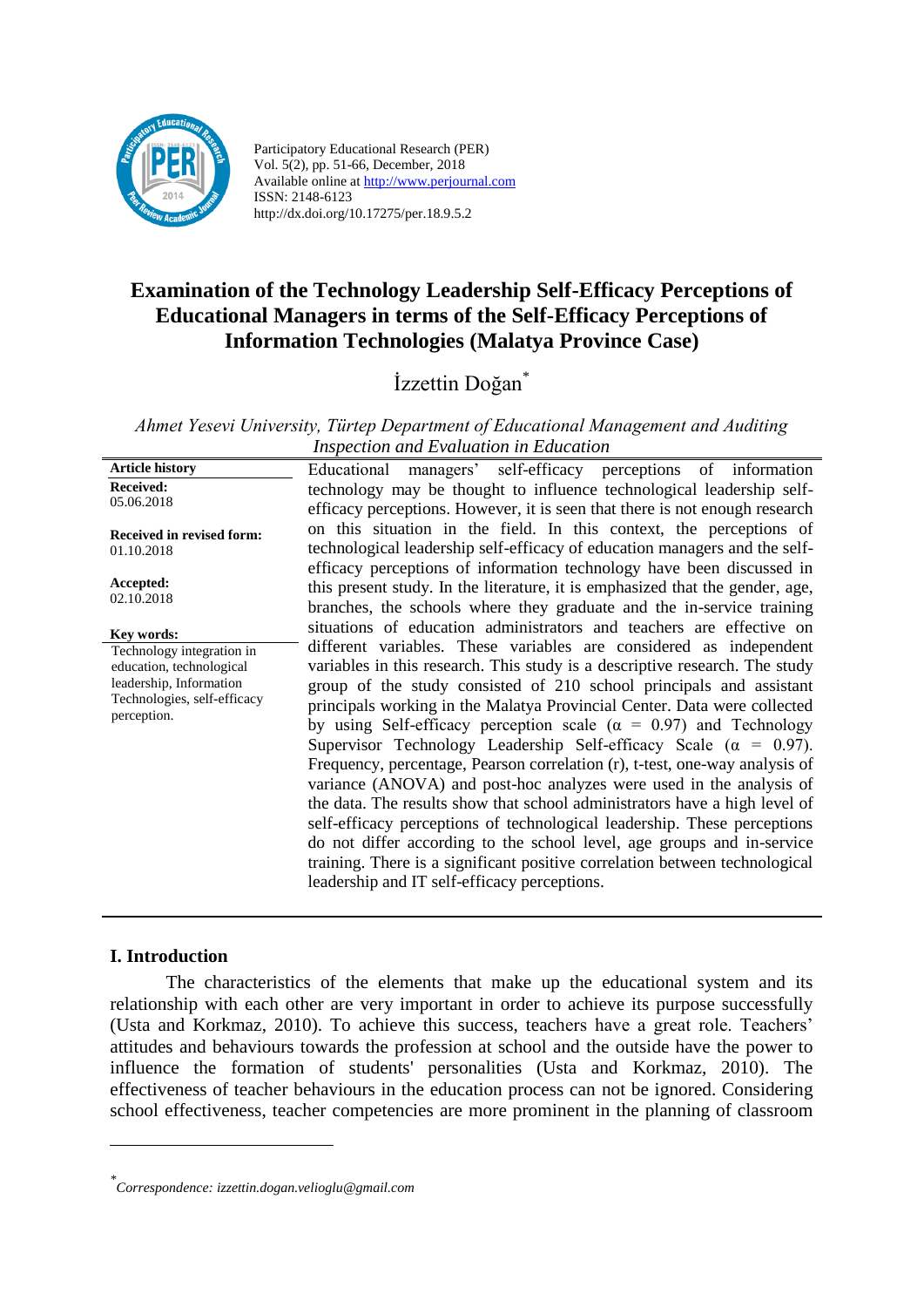activities than in the school's ability to realize students' learning (Demir and Bozkurt, 2011). Students are often influenced by the way teachers approach a topic in classroom instruction and the way they interpret events (Usta and Korkmaz, 2010). In addition, teachers' attitudes, habits and reactions constitute an important value for students (Usta and Korkmaz, 2010).

21. Century is defined as the age of technology. In order to comply with the requirements of this era, new approaches have been introduced in education. In order for students to learn meaningful and permanent, educational systems have emerged and reform movements have come along with them (Kaya and Yilayaz, 2013). The reforms have changed the characteristics of all the necessary elements in education, especially teachers. The fact that educational institutions have certain qualifications has come to the forefornt. Moreover, students are expected to be educated as "science literate individual", which can investigate, access and use information, make decisions effectively, cooperatively, self-confident and communicate effectively (Kaya and Yilayaz, 2013). In line with this objective, educational institutions aim to enrich the use of technology that teachers and students can use in and out of the classroom. In this context, the basic competences that teachers and managers should have include the pedagogical content knowledge as well as technological knowledge (Demir and Bozkurt, 2011). Since it is aimed that students reach information and develop an effective use ability in the light of this knowledge, today, technology integration and use of technology have gained importance in education. Technology integration in education can be expressed as the correct use of technology in the teaching process.

We can use information and communication technologies (ICT) as a tool in order to achieve goals and increase student success (Hew and Brush, 2007; Çakıroğlu, Gökoğlu and Çebi, 2015). As technological developments have increased in recent years, usage necessity of using technology has increased in education and technology integration has become necessary in education (Çakır and Yıldırım, 2009). Integration of technology into education the integration of Information Communication Technologies is becoming more and more important. With the advancement of science, technology and environmental changes are accelerating and forcing people and society to change and innovate (Kabakçı-Yurdakul, 2011). Modern societies need to adapt to these changes and take steps towards renewal. In order for education to reach its objectives, schools need to change and renew. Changing schools in accordance with these aims must be planned. For this reason, plans for the needs of the age should be created and changes should be initiated according to the needs and innovations of the age (Şahin and Aslan, 2008).

Educational managers, who are the leaders of educational institutions, play a critical role in these changes. If school administrators feel confident in using technology leadership skills and are confident in using these skills effectively, their motivation for technology integration in schools will increase and they will perform these tasks successfully (Hacifazlıoğlu, Karadeniz and Dalgıç, 2011). On the other hand, it is emphasized that the perception of selfefficacy in computer is examined as an important factor in many research and striking results are achieved (Ekici, Ekici and Kara, 2012). In this context, it may be thought that educational administrators can influence the self-efficaccy perceptions of IT technology and the selfefficacy perceptions of technological leadership. However, it is observed that there was not enough research on this situation in the area. In this study, the technological leadership and IT self-efficacy perceptions of educational managers were discussed. It is emphasized that the gender, age, branches, the schools where they graduate and the in-service training situations of education administrators and teachers are effective on different variables. In this context, these variables are considered as independent variables within the scope of this research. In

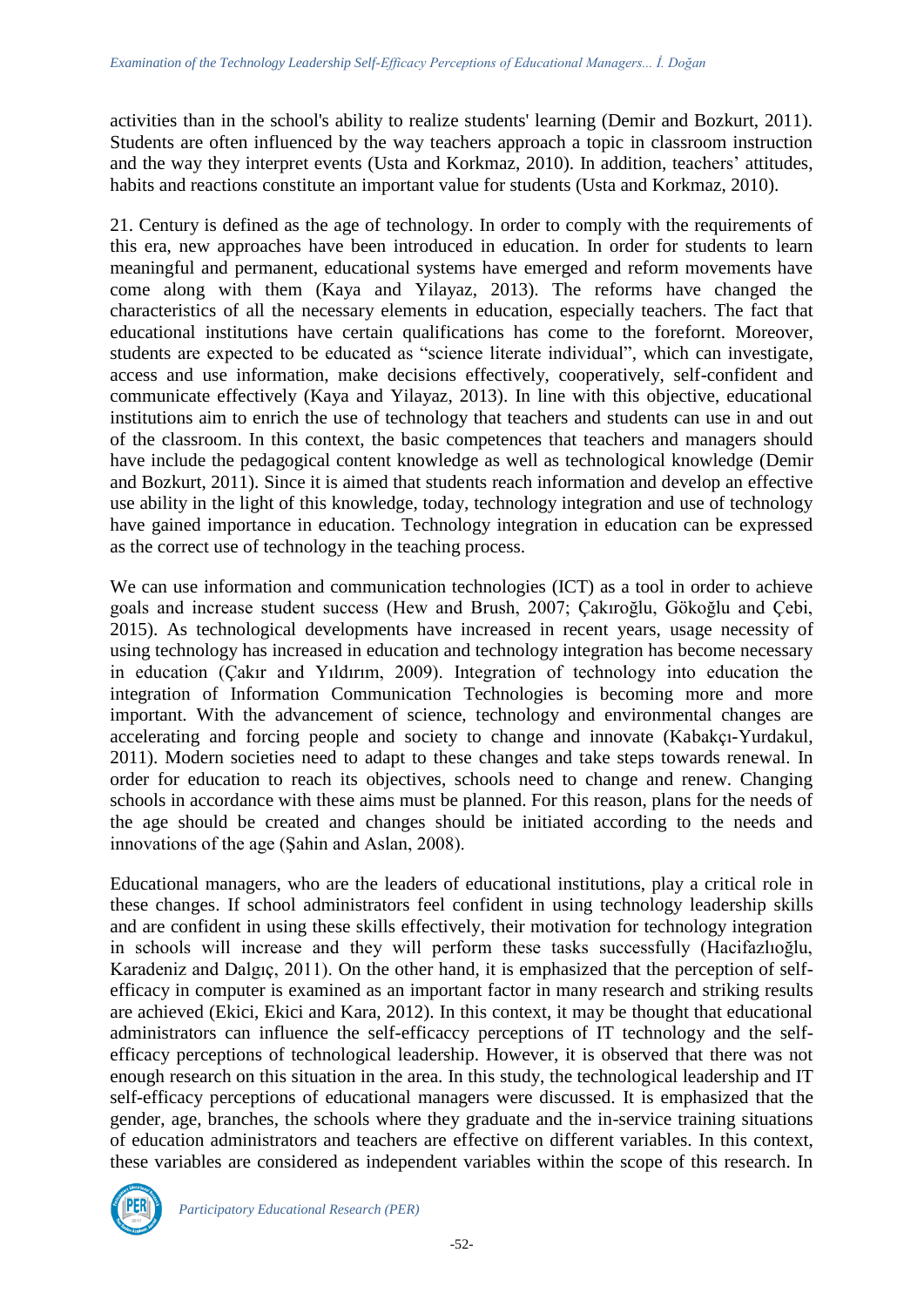this research, the technological leadership and it self-efficacy perceptions of educational managers were examined in terms of different variables and these two variables were described in relation to each other. No similar study was found in the field literature where these two variables were dealt with in terms of educational managers. It is thought that the research will contribute significantly to the literature

#### *Problem Statement*

What are technology leadership self-efficacy perceptions of educational managers? and How does it correlation with IT self-efficacy perceptions?

## *Sub Problems*

- (1) What are the technological leadership and it self-efficacy perceptions of educational managers?
- (2) Does the technological leadership and IT self- efficacy perceptions of educational managers differ from those of seniority?
- (3) Does the technological leadership and IT self- efficacy perceptions of educational managers differ by gender?
- (4) Does the technological leadership and IT self- efficacy perceptions of educational managers differ by age?
- (5) Is the technological leadership and IT self- efficacy perceptions of the educational managers different from the in-service training of the information technologies?
- (6) Is there a relationship between the technological leadership self- efficacy perceptions of educational managers and the IT self- efficacy perceptions?

## **Literature Review**

## *Technological Leadership*

The most effective elements that can initiate change in schools are school administrators and teachers. It is important that school administrators and teachers acquire competence in this regard. The fact that school administrators have these competencies and a good educational leadership is not enough alone. They should also know the technology, understand and support the process of change (Sezer and Deryakulu, 2012). In other words, school administrators should also be technology leaders. Some of the features sought in the technology leader; to inspire and lead the best in the direction of a common goal to ensure the integration of technology, to support and maintain a detailed, level-appropriate and remarkable digital age learning environment, to support innovative learning environments, to undertake management and leadership to achieve common goals, and to design and develop an understanding for the development of technological culture (Bülbül ve Çuhadar, 2012). Managers should lead technology and encourage teachers to use technology in their lessons, and at the same time encourage them to receive training on this subject (Hacifazlıoğlu, Karadeniz and Dalgıç, 2011). They should be individuals who give importance to the use of information and communication technologies by avoiding traditional education. A good technology leader will significantly influence technology integration in schools and ensure that it becomes important. This is why it is necessary for school administrators to support technology integration in school management and classroom use as technology leaders and to help them gain the necessary competencies and gain these competencies. In the use of information and communication technologies, teachers and students in schools should lead

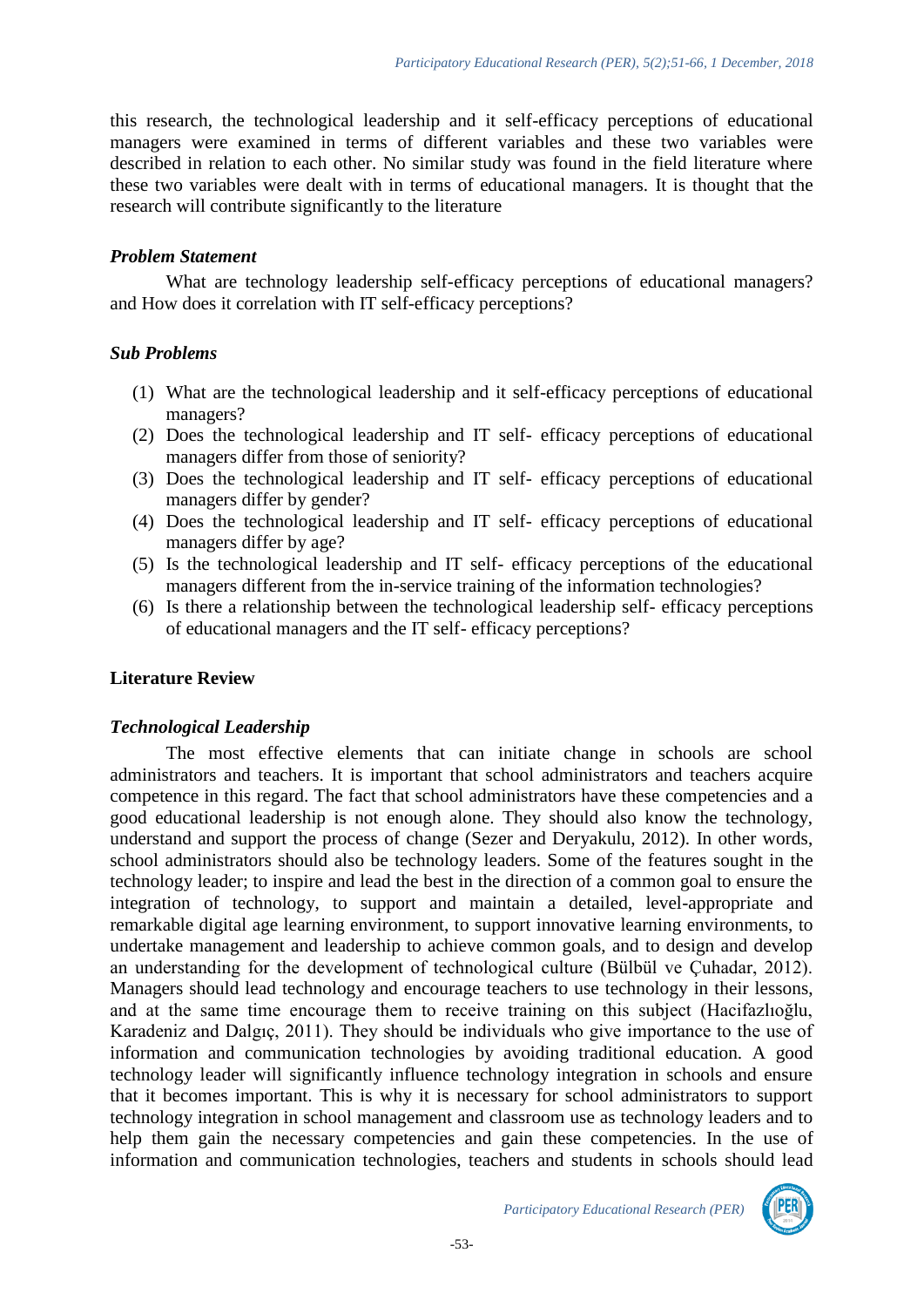(Bülbül and Çuhadar, 2012), in other words, lead the realization of technology integration in education.

#### *Technology Integration*

In addition to the definition of the technology integration process, Hew and Brush (2007) describe the integration as supporting the learning environment with technology in order to increase student success. By combining technology with specific designs and theories, it is expected that each student will be able to meet his / her needs and continue to achieve success. It is a natural requirement for the student to interact with content in order to better understand the issues. As a matter of fact, Cuban and his colleagues (2001) stated that in schools, students have low integration only when they use technology for research in internet. However, when they interact with content and view the internet as an environment to conduct their research, they expressed that high level integration was achieved. Alkan (1991), who has done the first studies on technology integration in schools in Turkey, clearly emphasizes the importance of ensuring that individuals receive higher quality education, meeting the needs of society, ensuring equal opportunity in education, and bringing technology to our classrooms. Accordin to Cradler (1996) elements to be considered for integrating technology into teaching; the needs of learners are listed as determining the needs and the path to practice in technology-oriented teaching programs, the available resources, and providing guidance and infrastructure for the teachers for their practice.

The main purpose of the integration is to diversify the educational environment and enrich the teaching materials by combining with technology. In the light of all definitions, it is observed that the common goal is to increase student success. The aim of this process is to enable students to integrate existing technologies with life. The use of technology actively, such as books and course materials, is one of the most important outcomes of integration. In the research conducted by Wo (2007), concluded that it is necessary to use all kinds of technology to support learning - teaching in technology integration. Inan and Lowther (2010) put together the technology integration process in three chapters. The first is that teachers use technology to plan, develop materials, interact and communicate with students within the framework of their teaching objectives. The second is to support the course work with presentation, materials and interactive content using technology. In the last title, it covers the use of technology as a cognitive support to improve students ' problem solving, algorithmic thinking skills, and facilitate critical and creative thinking. Bebell, Russell and O'dwyer (2004) described the integration as the use of technology when creating product outputs such as content preparation, technology support and plan creation. In general, it covers all activities in and out of the course. As a result of all these, Melmed (1995) emphasizes that the elements to be considered before realizing integration in a classroom should be in support of technology use, and that the main purpose in using technology should be to create positive results in student success, and resources should be created with a certain technology planning.

## *Technology-Oriented Generations*

Technological developments in the 21st century necessitate many changes in educational processes. Current curricula may be insufficient to meet the expectations of today's youth, which is called Z belt. To attract the attention of the Z generation, to support traditional methods, to enrich educational environments, it is necessary to rearrange educational environments and curricula to adapt to technological developments (Somyurek, 2014). People born in certain periods have dominant values, cultural perspectives, thinking and behavior styles. In these communities, they influenced the generation in which they lived,

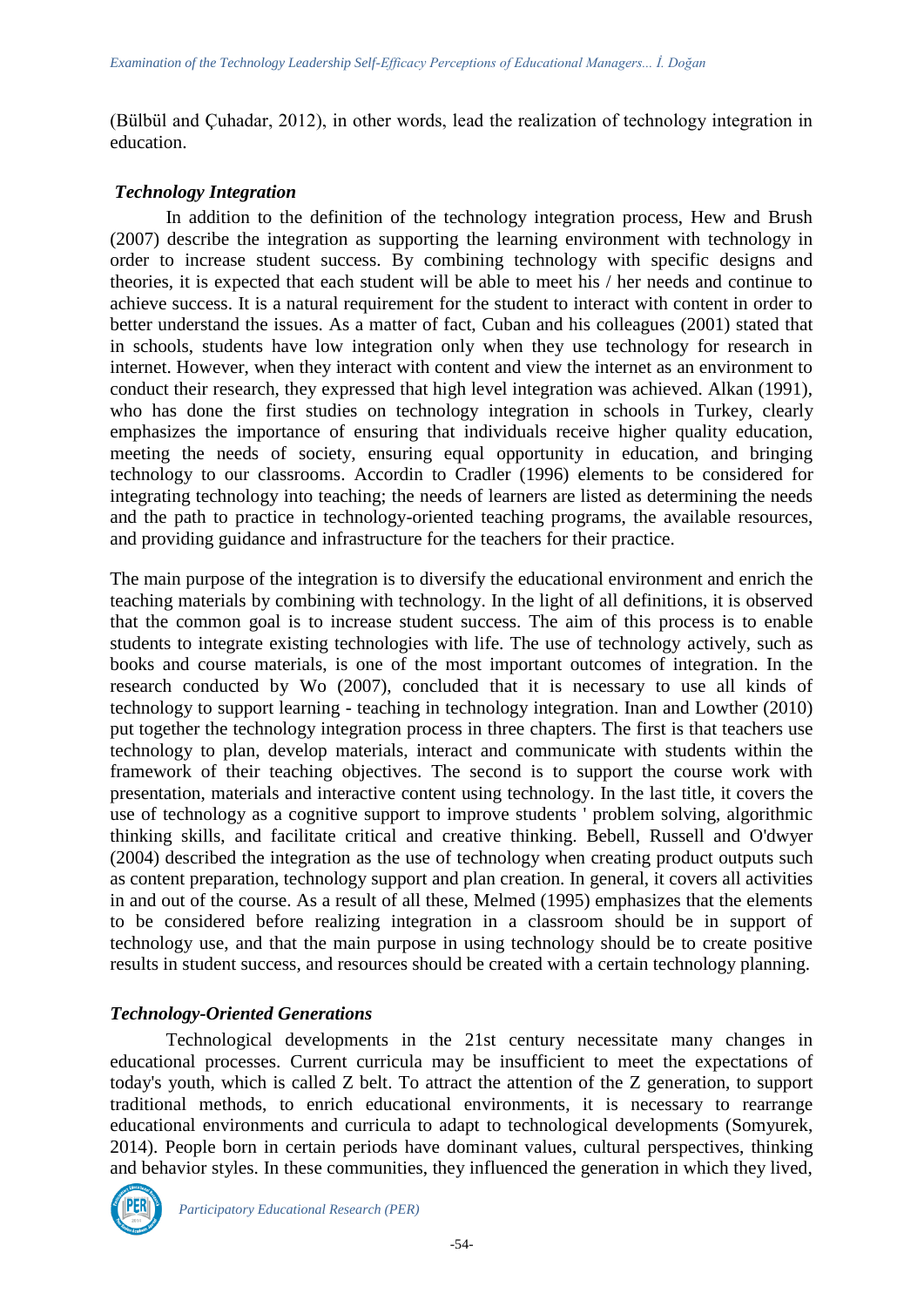as well as the generation in which they lived with their thoughts and behaviors. Today, they are called X, Y and Z belts. Born in 1965-1980, X generation is a generation that has difficulty using technology and does not like change. The Y belt, born between 1980-1999, serves as a bridge between X and Z belts. The characteristics of this generation vary according to economic conditions in the region. Technology is a symbol of many things in their lives (Altuntuğ, 2012). After 2000, the group called Z belt, the most important feature distinguishes them from others is that they are in a constant and rapid change. It is a technology-dependent, hurried, internet-enabled consumer group that wants everything to be fast and fast (Yüzbaşıoğlu, 2012). The mission to the teacher was to be the person who did the teaching job. The student was the person who received the information transmitted by the teacher. This led the teacher to be active in this process and the student to be passive (Korkmaz, 2013). Today, individuals who take into consideration the individual differences of the middle of Education, who can think critically and creatively, who can access information and question it on their own are being trained. Great work falls on our teachers in this endeavor. Teachers have the ability to effectively use technological tools such as computers, Internet, interactive board etc., and it is necessary to train individuals who know the ways of reaching information and who can use this information correctly (Çakır and Yıldırım, 2009).

With technological developments in education, it has become easier to design the teaching process to appeal to all of our sensory organs, to concretize abstract concepts, and to learn meaningful, permanent and practical. This highlights the integration of digital technologies into education (Kaya and Yilayaz, 2013). In this paper, we will discuss the relationship between the learning process and the impact of the learning process on the learning environment. Digital natives are now called children who grow up with new technologies and are in harmony with virtual environments as soon as they are born. Digital immigrants; technological tools, web, internet, etc. after the age of 20, the concepts are individuals who have a lower level of technological competence than the digital natives. The students who are growing up in today's technologies are unconsciously able to master the use of these technologies. In order to communicate well with students, teachers who are familiar with these technologies need to make changes in their course designs, materials used in the courses, and their course achievements. As a result, schools are equipped with the necessary, different, applicable technological tools, and designed to allow both learners and instructors to use these technologies effectively and efficiently both inside and outside the classroom constitute the main purpose of the technology integration.

## **Method**

## *Research Design*

This study is a descriptive survey research. In this context, we tried to determine the relationship between the technology leadership self-efficacy perceptions of educational managers and the IT self-efficacy perceptions.

#### *Study Group*

The study group consists of 210 managers, 85 school principal and 125 assistant principal working in Malatya city center. The study group consists of 23 female and 187 male managers. The distribution of the working group by age and branches is summarized in Table 1.

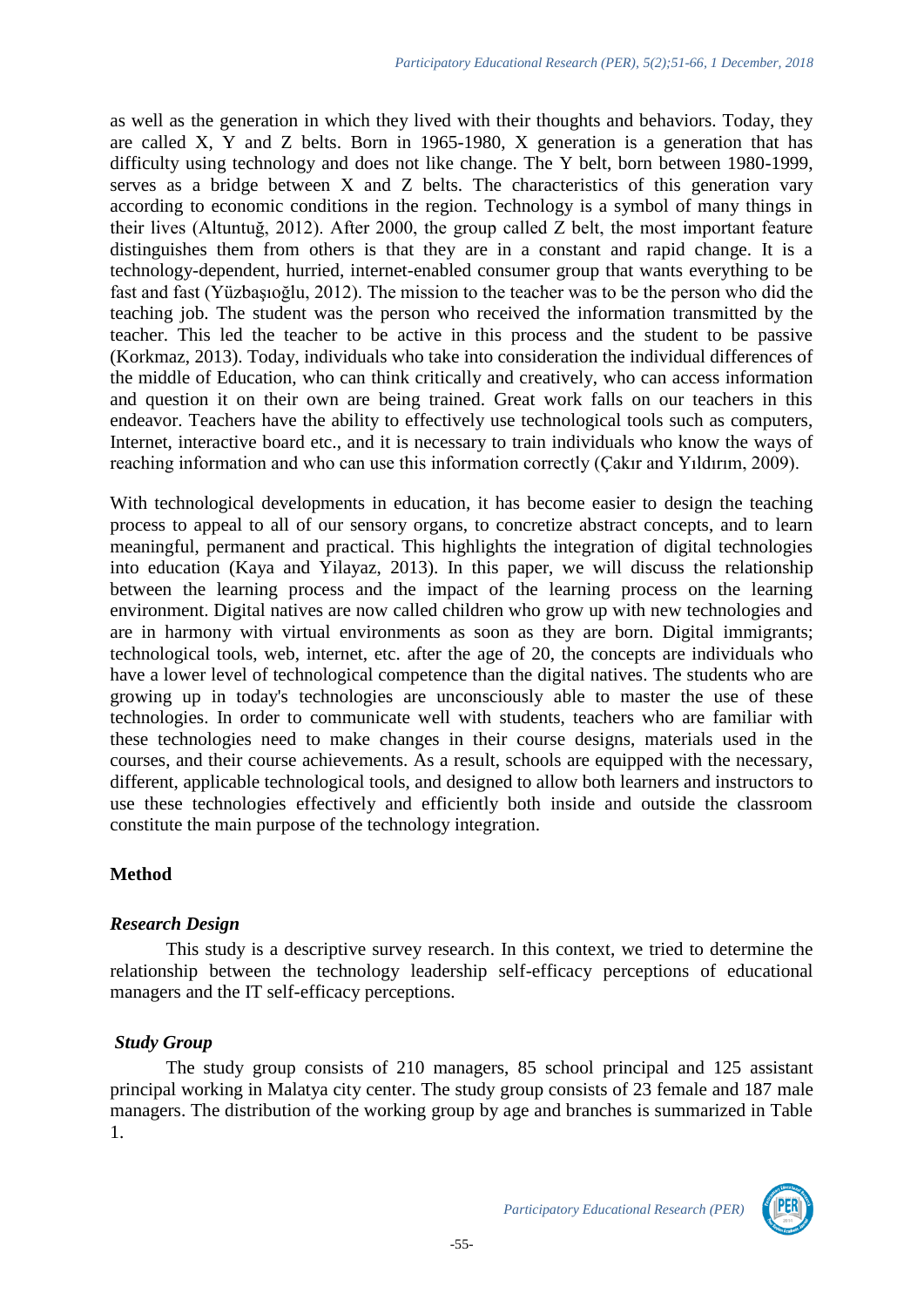| Age          | Presch. | Prim.<br>Sch. | Relig.<br>philos. | Turkish -<br>Soci. Sci. | $\overline{\phantom{0}}$<br>Math. | Sci. | <b>Other</b> | <b>Total</b> |
|--------------|---------|---------------|-------------------|-------------------------|-----------------------------------|------|--------------|--------------|
| 40 and under | 16      |               |                   | 10                      |                                   |      |              | 55           |
| 41-50        |         | 52            | 10                | 14                      |                                   | I h  | 16           | 125          |
| 51 and up    |         | 14            |                   |                         | 4                                 |      |              | 30           |
| <b>Total</b> |         |               | 20                |                         |                                   |      | 28           | 210          |

**Table 1.** Distribution of participants by age and branches

Vocational courses, art-work and physical education branches are grouped under the other heading. Table 2 summarizes the period of the working group in administration and their distribution to the school level.

|  |  |  |  |  |  |  | <b>Table 2.</b> The school level of the participants according to the time spent in the administration |
|--|--|--|--|--|--|--|--------------------------------------------------------------------------------------------------------|
|--|--|--|--|--|--|--|--------------------------------------------------------------------------------------------------------|

| Time spent in the<br>administration | Presch. | Prim.<br>Sch. | Middle<br>Sch. | Vocational<br><b>High School</b> | High<br><b>School</b> | <b>Total</b> |
|-------------------------------------|---------|---------------|----------------|----------------------------------|-----------------------|--------------|
| 1-5 years                           |         | 10            |                |                                  |                       | 36           |
| 6-10 years                          | 10      | 19            | 20             |                                  | 10                    | 62           |
| $10-19$ years                       | 4       | 39            | 19             | 19                               |                       | 92           |
| 20 years and more                   | 0       | 12            | ↑              |                                  |                       | 20           |
| <b>Total</b>                        | 21      | 80            | 52             | 32                               | 25                    | 210          |

# *Data Collection Tools*

Research data were collected using the IT self-efficacy perception scale and the technology leadership self-efficacy scale.

*Education managers technology leadership self-competence scale*: Within the scope of the research, the scale developed by Hacifazlıoğlu, Karadeniz and Dalgıç (2011) has been used to determine the self-efficacy perceptions of educational managers regarding technology leadership. This scale is a Likert type scale consisting of 5 factors and 21 items in total. According to the validity and the reliability study conducted by the researchers, the internal consistency coefficient for the whole scale is  $\alpha=0.97$ . In addition to the scale, items aimed at determining the school level, title, District, year of service, type of school, gender, age, branch, graduated school and department, number of information technology classrooms in the school, educational status and in-service education status were added. Permission was obtained from the researchers for the use of the scale.

*IT Self-efficacy perception scale*: In the research, a Likert-type scale developed by Ekici, Ekici and Kara (2012) to determine self-efficacy perceptions for information technologies will be used to collect data. This scale consists of items 27 of which are positive and options (1) I definitely disagree, (2) I disagree, (3) I am indecisive, (4) I agree, (5) I absolutely agree. The high score from the scale indicates the high perception of the self-efficacy of the teachers. The researchers who developed the scale found Cronbach Alpha reliability coefficient of the scale as 0.97. Researchers allowed to use the scale.

## *Data Collection*

Data were collected by the researcher using scale forms for educational administrators who have decided to participate in the research on a voluntary basis. It took 23 minutes to fill out the scale forms.

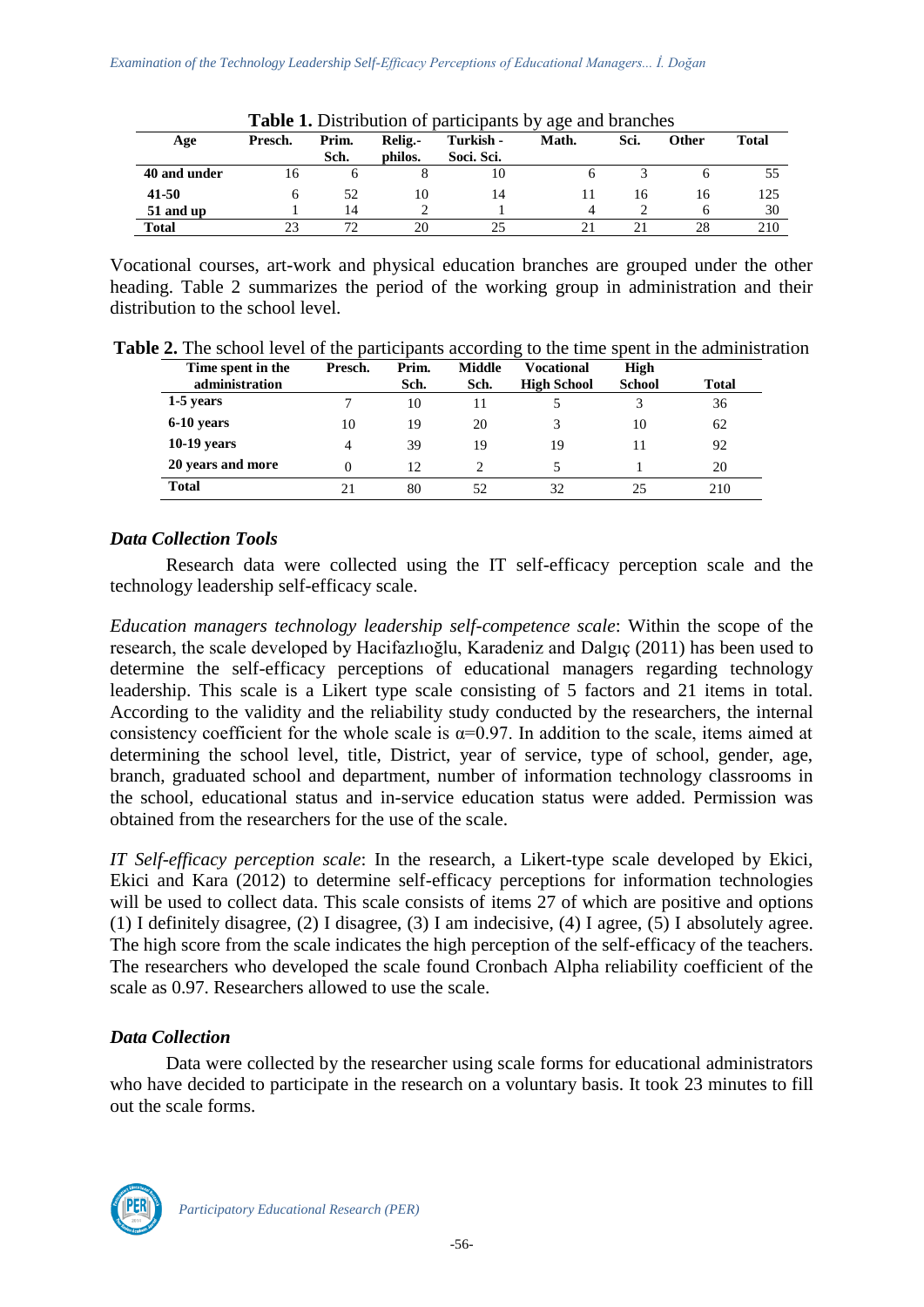## *Data Analysis*

The scores obtained in response to the responses of school administrators to five Likert-type scales do not show a standard quality due to the differences in the number of items in the factors. Therefore, the raw scores obtained were multiplied by 100 and used by dividing the number of items into 100 points. In order for parametric tests to be used in the analyzes, data must show normal distribution. Kolmogorov-Smirnov test and skewness coefficient were used to determine the normality of the collected data. The results of the Kolmogorov-Smirnov test are summarized in Table 3.

| <b>Table 5:</b> Normality testing of data |        |     |     |      |                 |  |  |  |  |
|-------------------------------------------|--------|-----|-----|------|-----------------|--|--|--|--|
| <b>Factors</b>                            | Levene | df1 | df2 | P    | <b>Skewness</b> |  |  |  |  |
| Vision Leadership                         | 3.229  | 4   | 205 | .013 | $-.508$         |  |  |  |  |
| Digital Age Learning Culture              | 5,099  | 4   | 205 | .001 | $-.335$         |  |  |  |  |
| Excellence In Professional Performance    | 4,669  | 4   | 205 | .001 | $-0.763$        |  |  |  |  |
| <b>Systematic Development</b>             | 2,460  | 4   | 205 | ,047 | $-.426$         |  |  |  |  |
| Digital Citizenship                       | 2,525  | 4   | 205 | .042 | $-.545$         |  |  |  |  |
| IT self-efficacy                          | 1.236  | 4   | 205 | .297 | $-.508$         |  |  |  |  |

**Tabl***e* **3:** Normality testing of data

Table 3 shows that all factors related to technological leadership  $(p<0.05)$  show nonnormal distribution, while the IT self-efficacy perception scores (p>0.05) show normal distribution. However, when it is looked at skewness values for technological leadership factors, it is observed that these values are between +1.50 and -1.50. According to Büyüközürk (2012), it is assumed that the skewness values between the number of layers +1,50 and -1,50 are also normal distributions. Therefore, it is assumed that the data collected about technological leadership factors show normal distribution characteristics. According to this data, parametric tests can be run by analyzign data. In this context, frequency, percent, Pearson correlation (r), t-test, one-way variance analysis (ANOVA) and LSD post-hoc analysis will be used in data analysis. Correlation and difference analysis showed that  $p < 0.05$  significance level was significant.

# **Results**

Findings on the technological leadership and it self-efficacy perceptions of school administrators are summarized in Table 4.

|                                               | N   | Min. | Max | X     | Sd    |
|-----------------------------------------------|-----|------|-----|-------|-------|
| Vision Leadership                             |     | 25   | 100 | 75.64 | 18,97 |
| Digital Age Learning Culture                  |     | 30   | 100 | 78.22 | 15.90 |
| Excellence In Professional Performance        |     | 28   | 100 | 77.98 | 16,35 |
| <b>Systematic Development</b>                 | 210 | 23   | 100 | 72.88 | 18,78 |
| Digital Citizenship                           |     | 28   | 100 | 75.39 | 19.24 |
| <b>Technological Leadership Self-efficacy</b> |     | 32   | 100 | 75.99 | 16,10 |
| IT self-efficacy                              |     | 42   | 100 | 84.60 | 11.90 |

**Table 4.** Leadership and IT self-efficacy perceptions of school administrators

In Table 4, it is observed that the total scores of the school administrators' technological leadership self-perception change between 32 and 100, while the average is  $\overline{X}$ =75.99. It is observed that the highest average belongs to the digital age learning culture ( $\overline{X}$  =78.22) and the lowest average belongs to the systematic development factor ( $\overline{X}$  = 72.88). It can be said that the technological leadership self-perceptions of school administrators are quite high. On the other hand, it is observed that the IT self-efficacy perceptions of school administrators towards using it are between 42 and 100 points and the average is  $\overline{X}$ =84.60. It can be said that

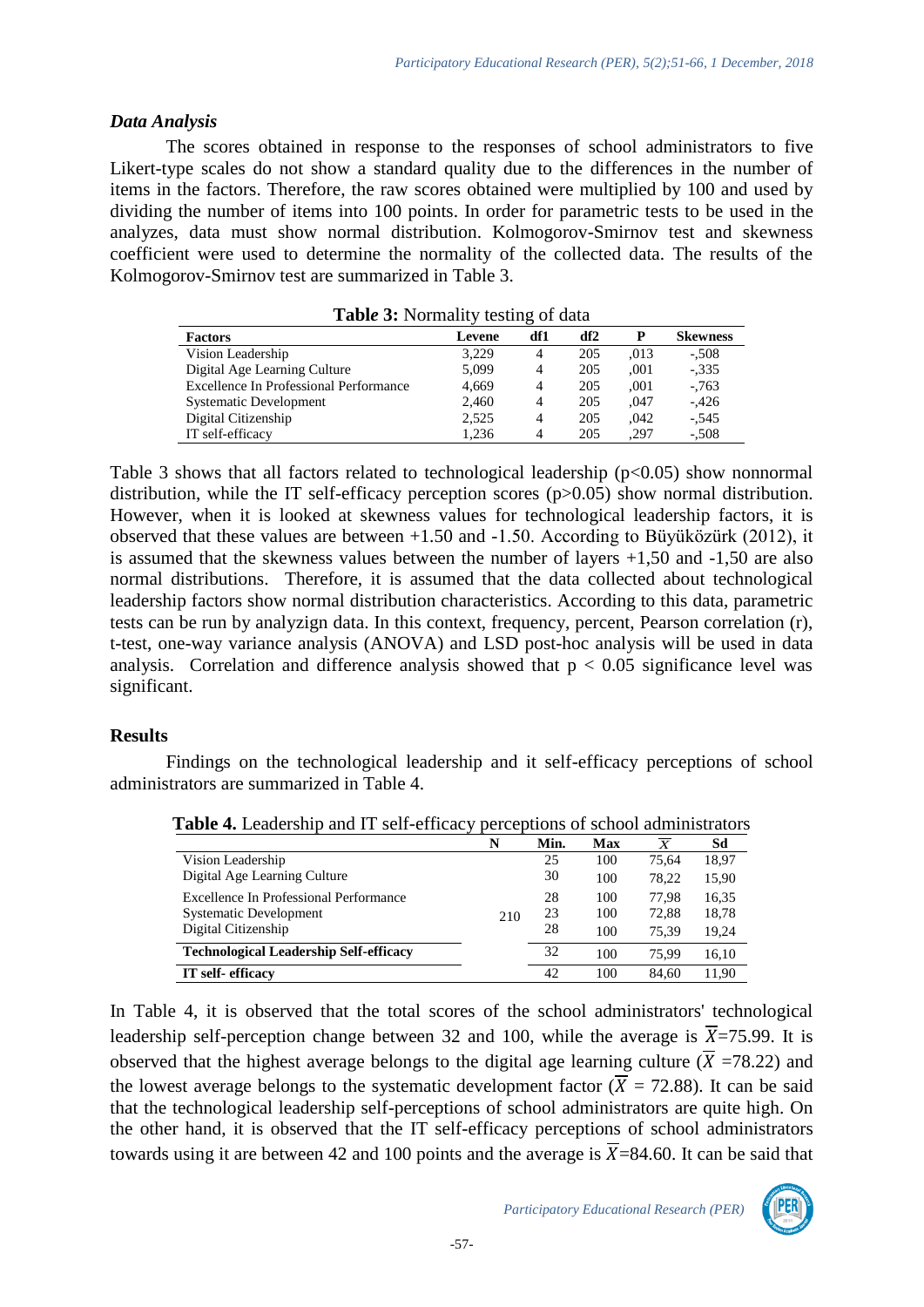school administrators have a high sense of self-efficacy for technological leadership and it use. Findings regarding the differentiation of the technological leadership and it self-efficacy perceptions of school administrators according to the time spent in the administration are summarized in Table 5.

|                          |                   |              |                           | aunninsuation |                   |                   |              |                           |       |
|--------------------------|-------------------|--------------|---------------------------|---------------|-------------------|-------------------|--------------|---------------------------|-------|
|                          |                   | N            | $\overline{\overline{X}}$ | Sd            |                   |                   | $\mathbb{N}$ | $\overline{\overline{X}}$ | Sd    |
|                          | $1-5$ years       | 36           | 79,72                     | 18,32         |                   | $1-5$ years       | 36           | 79,50                     | 16,38 |
| Leadership               | $6-10$ years      | 62           | 74,44                     | 16,87         | Develop.          | 6-10 years        | 62           | 71,56                     | 16,89 |
| Vision                   | $10-19$ years     | 92           | 73,37                     | 19,90         | Syst.             | $10-19$ years     | 92           | 70,15                     | 19,43 |
|                          | 20 years and high | 20           | 82,50                     | 20,42         |                   | 20 years and high | 20           | 79,45                     | 16,69 |
|                          | Total             | 210          | 75,64                     | 18,96         |                   | Total             | 210          | 73,06                     | 18,26 |
|                          | $1-5$ years       | 36           | 81,67                     | 15,69         |                   | $1-5$ years       | 36           | 79,56                     | 17,62 |
|                          | 6-10 years        | 62           | 77,53                     | 13,21         |                   | 6-10 years        | 62           | 76,13                     | 16,89 |
|                          | $10-19$ years     | 92           | 75,72                     | 17,22         | Digital<br>Citiz. | 10-19 years       | 92           | 72,65                     | 20,10 |
| Learn.Cul.<br>Digit.Age  | 20 years and high | 20           | 85,65                     | 15,28         |                   | 20 years and high | 20           | 80,20                     | 17,86 |
|                          | Total             | 78,22<br>210 | 15,90                     |               | Total             | 210               | 75,58        | 18,67                     |       |
|                          | $1-5$ years       | 36           | 81,56                     | 16,23         |                   | $1-5$ years       | 36           | 80,50                     | 15,72 |
|                          | 6-10 years        | 62           | 78,52                     | 12,40         | ead. Self-        | 6-10 years        | 62           | 75,56                     | 13,67 |
|                          | $10-19$ years     | 92           | 75,22                     | 17,61         | Suffic.<br>Tech.  | $10-19$ years     | 92           | 73,12                     | 17,31 |
| Prof. Perf.<br>Excell.In | 20 years and high | 20           | 84,00                     | 13,61         |                   | 20 years and high | 20           | 82,40                     | 15,04 |
|                          | Total             | 210          | 78,11                     | 15,81         |                   | Total             | 210          | 75,99                     | 16,06 |
|                          | $1-5$ years       | 36           | 84,06                     | 12,24         |                   |                   |              |                           |       |
|                          | $6-10$ years      | 62           | 85,35                     | 10,51         |                   |                   |              |                           |       |
| IT self-<br>suffic.      | $10-19$ years     | 92           | 84,20                     | 12,54         |                   |                   |              |                           |       |
| $\Box$                   | 20 years and high | 20           | 85,05                     | 13,09         |                   |                   |              |                           |       |
|                          | Total             | 210          | 84,60                     | 11,90         |                   |                   |              |                           |       |

**Table 5.** Leadership and IT self-efficacy perceptions according to the time spent in administration

In Table 5, it is observed that the management seniority interval is 20 years and higher and the lowest seniority interval is 10-19 years. In terms of self-efficacy perception scores for IT use, there are very small differences among management seniors. When the technological leadership factors are examined, it is observed that the highest average in all factors belongs to managers with a management seniority of 20 years and above, and the lowest average of managers with a management seniority of 10-19 years. The results of variance analysis regarding whether these differences are significant are summarized in Table 6.

**Table 6.** The impact of time spent in administration on leadership and IT self-efficacy

| perceptions             |            |                |     |               |       |      |                   |  |  |
|-------------------------|------------|----------------|-----|---------------|-------|------|-------------------|--|--|
|                         |            | Sum of         | df  | Mean          | F     | p    | <b>LSD</b>        |  |  |
|                         |            | <b>Squares</b> |     | <b>Square</b> |       |      |                   |  |  |
| Vision Leadership       | Betw. Grp. | 2105,315       | 3   | 701,772       | 1,978 | .118 |                   |  |  |
|                         | With. Grp  | 73082,899      | 206 | 354,771       |       |      |                   |  |  |
|                         | Total      | 75188,214      | 209 |               |       |      |                   |  |  |
| Digital Age Learning    | Betw. Grp. | 2137,286       | 3   | 712,429       | 2,894 | .036 |                   |  |  |
| Culture                 | With. Grp  | 50706,638      | 206 | 246,149       |       |      |                   |  |  |
|                         | Total      | 52843,924      | 209 |               |       |      |                   |  |  |
| Excellence In           | Betw. Grp. | 1901,232       | 3   | 633,744       | 2,592 | ,050 | Between 20 and    |  |  |
| Professional            | With. Grp  | 50360,025      | 206 | 244,466       |       |      | high and $6-10$ , |  |  |
| Performance             | Total      | 52261,257      | 209 |               |       |      | $10-19$ years     |  |  |
| Systematic              | Betw. Grp. | 3226,253       | 3   | 1075,418      | 3,333 | ,020 |                   |  |  |
| Development             | With. Grp  | 66469,062      | 206 | 322,665       |       |      |                   |  |  |
|                         | Total      | 69695,314      | 209 |               |       |      |                   |  |  |
| Digital Citizenship     | Betw. Grp. | 1803,198       | 3   | 601,066       | 1,741 | .160 |                   |  |  |
|                         | With. Grp  | 71119,926      | 206 | 345,242       |       |      |                   |  |  |
|                         | Total      | 72923,124      | 209 |               |       |      |                   |  |  |
| <b>Technological</b>    | Betw. Grp. | 2323,254       | 3   | 774,418       | 3,090 | ,028 | Betweeng10-19     |  |  |
| <b>Leadership Self-</b> | With. Grp  | 51630,727      | 206 | 250,635       |       |      | and 1-5, 20       |  |  |
| efficacy                | Total      | 53953,981      | 209 |               |       |      | years and high    |  |  |

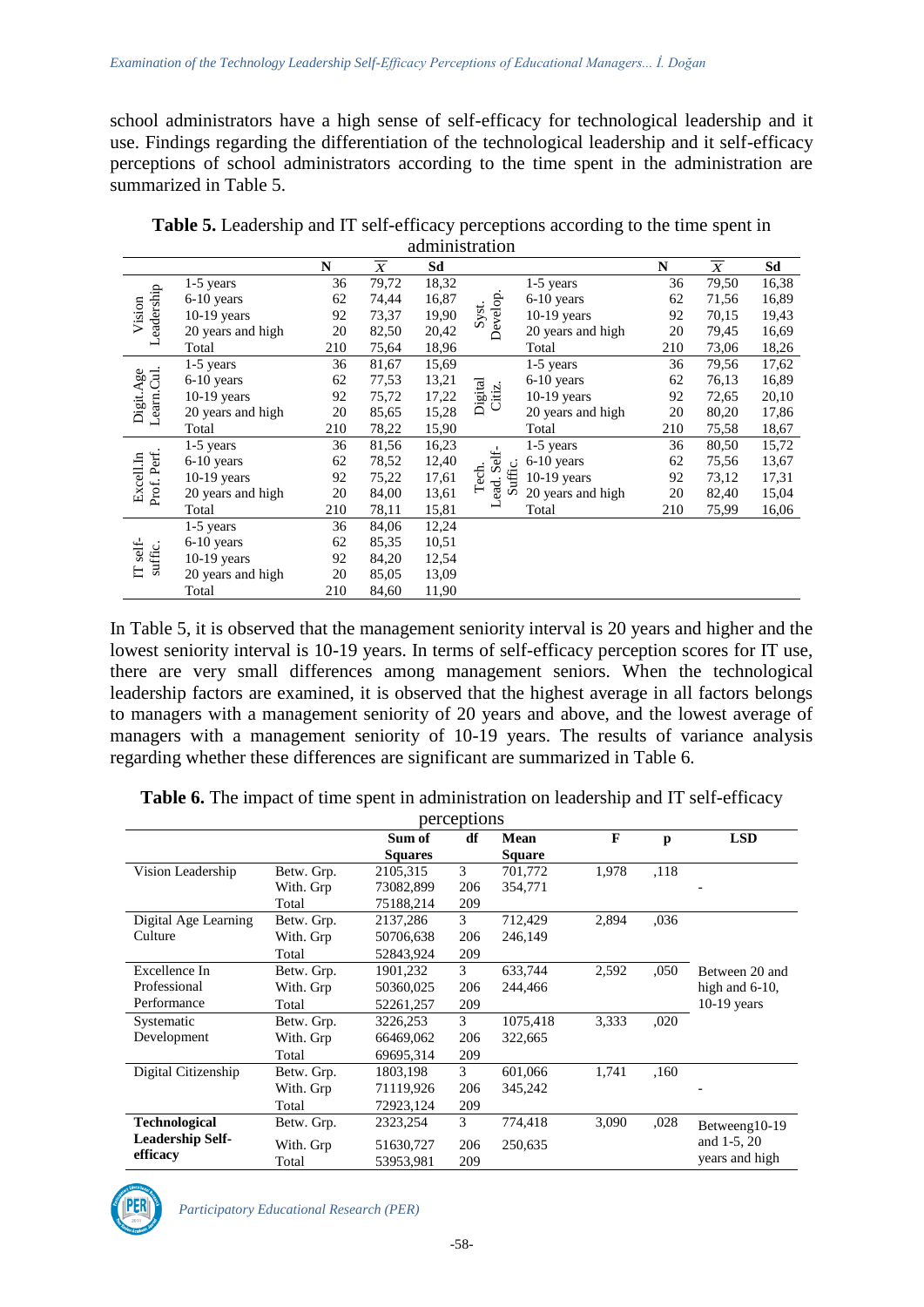| IT self-efficacy | Betw. Grp. | 65,085    |     | 21.695      | .151 |                          |
|------------------|------------|-----------|-----|-------------|------|--------------------------|
|                  | With. Grp  | 29573,511 |     | 206 143.561 |      | $\overline{\phantom{0}}$ |
|                  | Total      | 29638,595 | 209 |             |      |                          |

Table 6 shows that the technological leadership of school administrators differs significantly from that of self-efficacy perception scores  $(f_{(3-206)}=3,090; p<0.05)$ . According to the LSD results, significant differentiation is seen between managers with 10-19 years of executive rank and managers with 1-5 years and more than 20 years of senior rank. It is observed that different approaches are against managers with 10-19 years of executive rank. In this respect, it can be said that the technological leadership self-efficacy perceptions of managers who have graduated 1-5 and more than 20 years are significantly higher than the perceptions of managers who have graduated 10-19 years. When technological leadership sub-factors are examined, it is seen that there is not a differentiation factor according to seniority in terms of visionary leadership, and digital citizenship. It can be said that seniority managers have no influence on visionary leadership and self-efficacy perceptions of digital citizenship. Digital age learning culture  $(f_{(3-206)}=2,894)$ ; p<0,05), Excellence in professional practice  $(f_{(3-206)}=2,894)$ ; p<0,05), Excellence in professional practice  $(f_{(3-206)}=2,894)$ ;  $_{206}$ =2,592; p<0,05) and systematic development ( $f_{(3-206)}$ =3,333; p<0,05) factors in school administrators' perception scores are significantly different compared to seniority. According to the LSD results, significant differentiation is seen between managers with 10-19 years of executive rank and managers with 1-5 years and more than 20 years of senior rank. It is observed that different approaches are against managers with 10-19 years of executive rank. In this respect, it can be said that the digital age learning culture of managers who have graduated 1-5 and more than 20 years, excellence in professional practice and systematic development perceptions of self-efficacy are significantly higher than the perceptions of managers who have graduated 10-19 years. In addition, it is observed that the perception of self-efficacy of school administrators is not a difference in terms of seniority. Findings on whether educational managers' technological leadership and it self-efficacy perceptions differ according to gender are summarized in Table 7.

|                                       | Gender | N   | $\overline{X}$ | sd    |          | df  | p    |
|---------------------------------------|--------|-----|----------------|-------|----------|-----|------|
| Vision Leadership                     | Female | 23  | 75,22          | 16,47 | $-.114$  | 208 | .910 |
|                                       | Male   | 187 | 75,70          | 19,29 |          |     |      |
| Digital Age Learning Culture          | Female | 23  | 77.74          | 16,61 |          | 208 |      |
|                                       | Male   | 187 | 78,28          | 15,85 | $-.153$  |     | ,879 |
| Excellence In Professional            | Female | 23  | 78,09          | 15,00 | ,033     | 208 | .974 |
| Performance                           | Male   | 187 | 77,97          | 16,54 |          |     |      |
| <b>Systematic Development</b>         | Female | 23  | 71,17          | 17,97 | $-461$   | 208 | .645 |
|                                       | Male   | 187 | 73,09          | 18,91 |          |     |      |
| Digital Citizenship                   | Female | 23  | 76,87          | 16,84 | .390     | 208 | .697 |
|                                       | Male   | 187 | 75,21          | 19,54 |          |     |      |
| <b>Technological Leadership Self-</b> | Female | 23  | 75.70          | 15,10 | $-.093$  | 208 | .926 |
| efficacy                              | Male   | 187 | 76.03          | 16,22 |          |     |      |
| <b>IT</b> self-efficacy               | Female | 23  | 79,30          | 21,10 | $-2,015$ | 208 | ,045 |
|                                       | Male   | 187 | 85.02          | 11.47 |          |     |      |

| Table 7. The effect of gender on leadership and IT self-efficacy perceptions |  |  |  |
|------------------------------------------------------------------------------|--|--|--|
|------------------------------------------------------------------------------|--|--|--|

Table 7 shows that female ( $\bar{x}$  =78.70) and male ( $\bar{x}$  =76.03) school administrators are very close to one of the mean towards technological leadership and that there is no significant difference between them  $(t_{(2-208)}=-0.093)$ ; p $>0.05$ ). When the sub factors of technological leadership are examined, it is observed that the mean score of male and female school administrators in terms of any factors are not different. In this regard, it can be said that the technological leadership of school administrators is similar to the perceptions of self-efficacy. When IT self-efficacy perception scores are examined, it is seen that the mean score of female

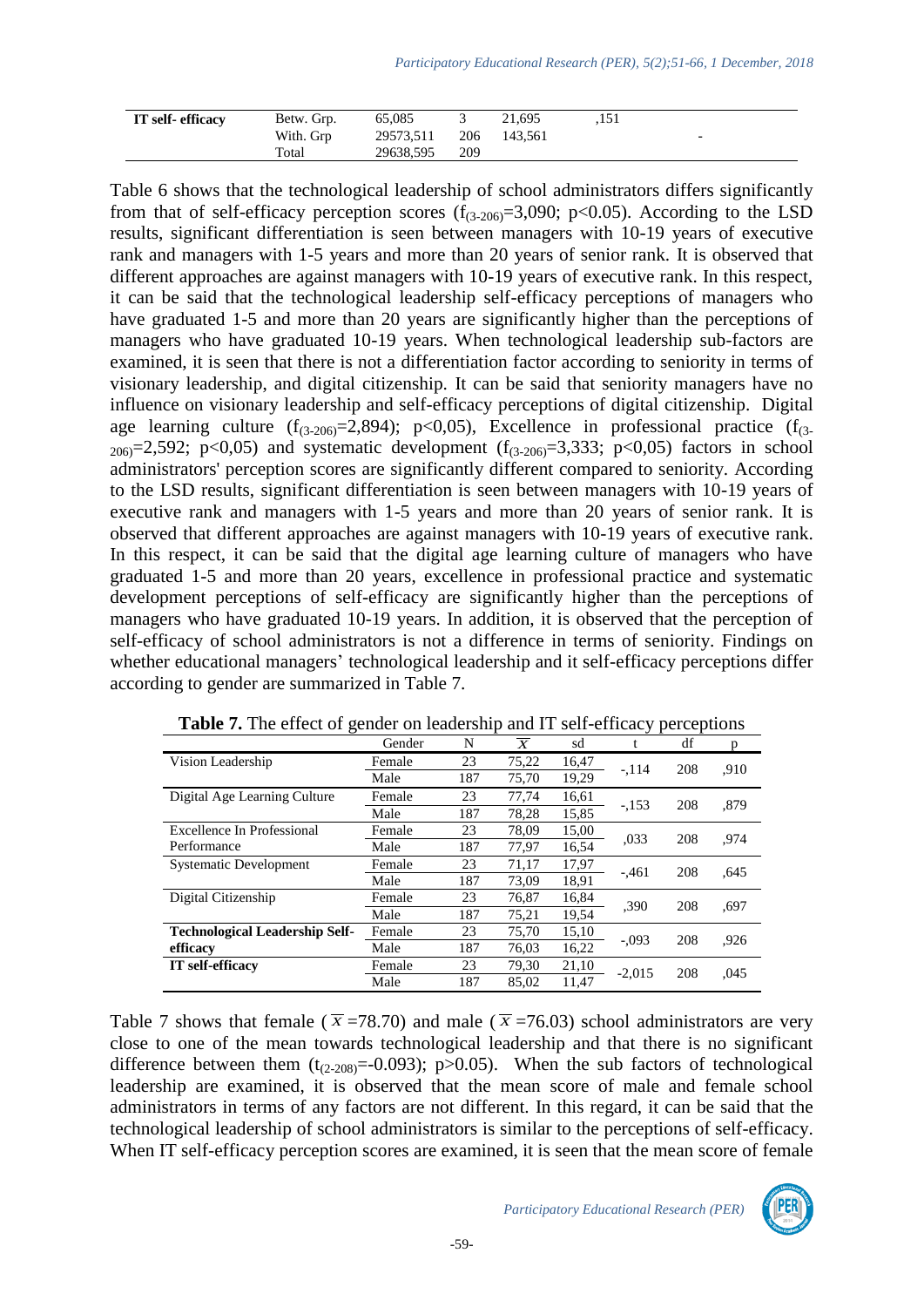school administrators was  $\bar{x}$  =79.30 and the mean score of male school administrators was  $\bar{x}$  $=85.02$ . Since the t test results were examined, this difference was significant (t<sub>(2-28)</sub> $=$ -2015); p<0.05). Accordingly, significantly higher levels of female school administrators, male school administrators themselves perceive from the use of it can be said that as more than adequate. Findings on whether educational managers' technological leadership and it self-efficacy perceptions differ according to age are summarized in Table 8.

| <b>There</b> of Behaviority and 11 set entrary perceptions by age groups |              |     |                |       |                                    |     |                |                 |
|--------------------------------------------------------------------------|--------------|-----|----------------|-------|------------------------------------|-----|----------------|-----------------|
|                                                                          |              | N   | $\overline{X}$ | S.s   |                                    | N   | $\overline{X}$ | $S_{\bullet}$ s |
|                                                                          | 40 and under | 55  | 76,27          | 18,28 | 40 and under                       | 55  | 74,16          | 15,93           |
| eaders<br>Vision<br>ЩÈ                                                   | $41 - 50$    | 125 | 76,12          | 17,55 | Develo<br>$41 - 50$                | 125 | 72,50          | 20,28           |
|                                                                          | 51 and up    | 30  | 72,50          | 25,31 | Syst.<br>$\mathbf{D}$<br>51 and up | 30  | 72,10          | 17,49           |
|                                                                          | Total        | 210 | 75,64          | 18,96 | Total                              | 210 | 72,88          | 18,78           |
|                                                                          | 40 and under | 55  | 79,09          | 15,37 | 40 and under                       | 55  | 76,80          | 17,49           |
| earn<br>Digit.<br>Age<br>E.                                              | $41 - 50$    | 125 | 78,05          | 15,55 | Digital<br>Citiz.<br>$41 - 50$     | 125 | 74,82          | 20,34           |
|                                                                          | 51 and up    | 30  | 77,33          | 18,56 | 51 and up                          | 30  | 75,20          | 17,96           |
|                                                                          | Total        | 210 | 78,22          | 15,90 | Total                              | 210 | 75,39          | 19,23           |
|                                                                          | 40 and under | 55  | 78,55          | 15,98 | 40 and under                       | 55  | 76,96          | 15,35           |
| Prof.<br>Excell.                                                         | $41 - 50$    | 125 | 78,14          | 16,49 | Tech.<br>$41 - 50$                 | 125 | 75,84          | 16,17           |
| Perf.<br>르                                                               | 51 and up    | 30  | 76,27          | 16,80 | Self-<br>Lead.<br>51 and up        | 30  | 74,83          | 17,31           |
|                                                                          | Total        | 210 | 77,98          | 16,34 | Total                              | 210 | 75,99          | 16,06           |
|                                                                          | 40 and under | 55  | 84,27          | 12,71 |                                    |     |                |                 |
| self-                                                                    | $41 - 50$    | 125 | 85,48          | 10,53 |                                    |     |                |                 |
| suffic.<br>Ë                                                             | 51 and up    | 30  | 80,10          | 20,15 |                                    |     |                |                 |
|                                                                          | Total        | 210 | 84,40          | 12,93 |                                    |     |                |                 |

**Table 8.** Leadership and IT self-efficacy perceptions by age groups

Table 8 shows that the mean of self-efficacy perception scores is slightly higher in school administrators aged 40 and below. In terms of self-efficacy perception scores for it use, it is observed that school administrators in the age group 41-50 have a slightly higher scores compared to other age groups. The results of variance analysis regarding whether these differences are meaningful are summarized in Table 9.

|                      |                    | Sum of        | df  | Mean<br><b>Square</b> | F    | p    | <b>LSD</b> |
|----------------------|--------------------|---------------|-----|-----------------------|------|------|------------|
|                      |                    | <b>Square</b> |     |                       |      |      |            |
| Vision Leadership    | Betw. Grp.         | 346,605       | 2   | 173,303               | .479 | .620 |            |
|                      | With. Grp          | 74841,609     | 207 | 361,554               |      |      |            |
|                      | Total              | 75188,214     | 209 |                       |      |      |            |
| Digital Age Learning | Betw. Grp.         | 69,000        | 2   | 34,500                | ,135 | .874 |            |
| Culture              | With. Grp          | 52774,924     | 207 | 254,951               |      |      |            |
|                      | Total              | 52843,924     | 209 |                       |      |      |            |
| Excellence In        | Betw. Grp.         | 109,013       | 2   | 54,506                | .202 | .817 |            |
| Professional         | With. Grp          | 55738,911     | 207 | 269,270               |      |      |            |
| Performance          | Total              | 55847,924     | 209 |                       |      |      |            |
| Systematic           | Betw. Grp.         | 126,549       | 2   | 63.274                | ,178 | .837 |            |
| Davalonmant          | $W^{\prime\prime}$ | 72500.475     | 207 | 25550                 |      |      |            |

**Table 9.** The effect of age groups on leadership and IT self-efficacy perceptions

Development With. Grp 73599,475 207 355,553 -Total 73726,024 209<br>Betw. Grn. 151.613 2 Digital Citizenship Betw. Grp. 151,613 2 75,806 ,203 ,816 With. Grp 77210,368 207 372,997 Total 77361,981 209 **Technological Leadership Selfefficacy** Betw. Grp. 95,087 2 47,544 ,183 ,833 With. Grp 53858,894 207 260,188 Total 53953,981 209 **IT self-efficacy** Betw. Grp. 701,386 2 350,693 2,118 ,123 With. Grp 34270,809 207 165,559 Total 34972,195 209

In Table 9, it is observed that there is no significant difference in both the technological leadership of school administrators in terms of total and factor scores and it self-efficacy

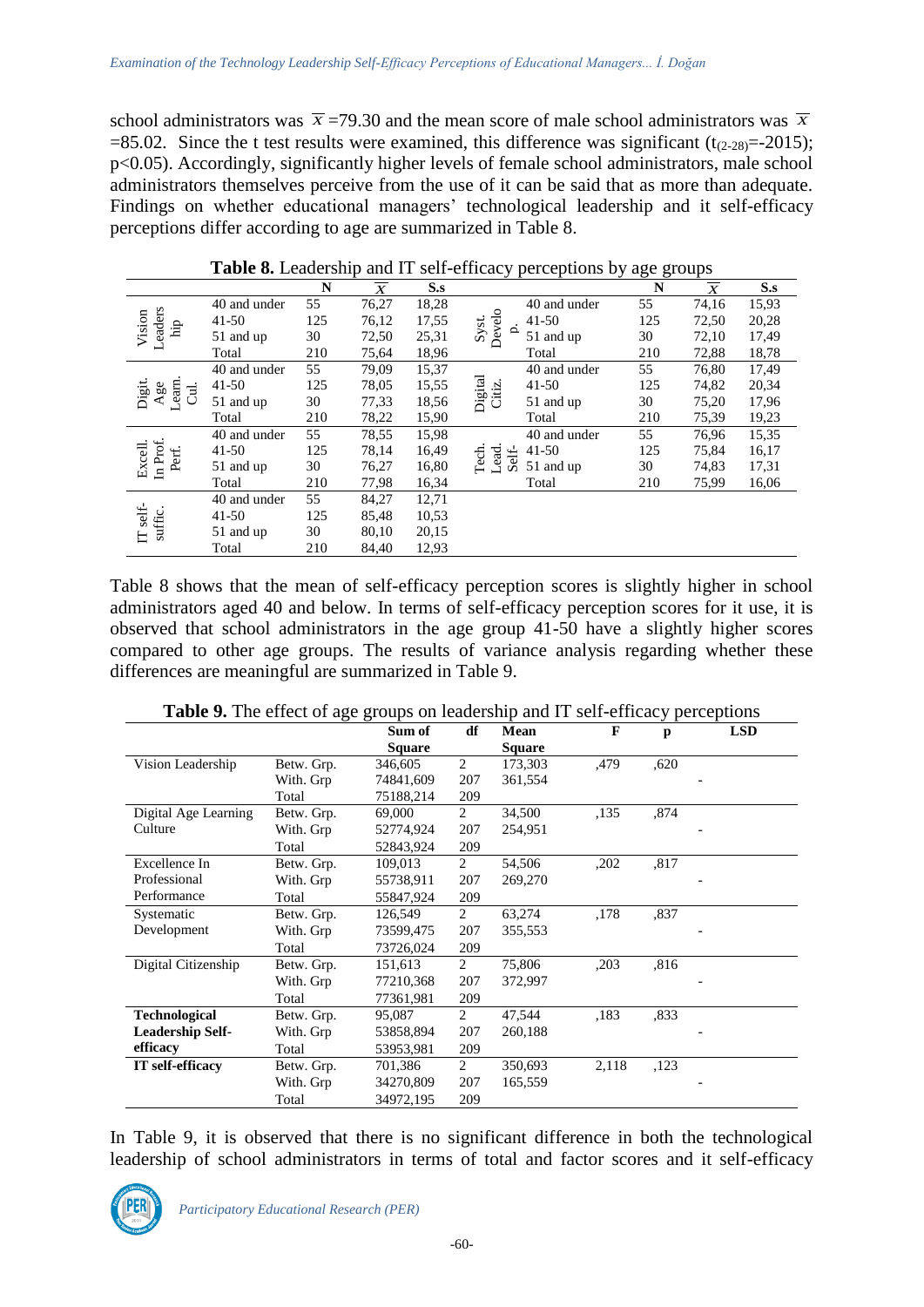perception scores compared to age groups. It can be said that school administrators of age groups have no influence on technological leadership and it self-efficacy perceptions. Findings on whether educational managers' technological leadership and it self-efficacy perceptions differ according to the situation of receiving in-service training are summarized in Table 10.

|                                       | in-service<br>training | N                    | $\overline{X}$ | sd    | t       | df             | p    |
|---------------------------------------|------------------------|----------------------|----------------|-------|---------|----------------|------|
| Vision Leadership                     | Receive                | 184                  | 75,65          | 19,16 |         |                | .985 |
|                                       | Not receive            | 26                   | 75,58          | 17,85 | ,019    | 208            |      |
| Digital Age Learning Culture          | Receive                | 184                  | 78,00          | 16,25 |         |                |      |
|                                       | Not receive            | 26                   | 79,77          | 13,27 |         | 208<br>$-.530$ | ,597 |
| Excellence In Professional            | Receive                | 184                  | 77,76          | 16,60 |         |                |      |
| Performance                           | Not receive            | 26                   | 79,54          | 14,59 |         | 208<br>$-.518$ | ,605 |
| <b>Systematic Development</b>         | Receive                | 184                  | 72,44          | 19,22 |         |                |      |
|                                       | Not receive            | 15,27<br>76,00<br>26 | $-.904$        | 208   | .367    |                |      |
| Digital Citizenship                   | Receive                | 184                  | 75,26          | 19,62 |         |                |      |
|                                       | Not receive            | 26                   | 76,31          | 16,54 | $-.259$ | 208            | .796 |
| <b>Technological Leadership Self-</b> | Receive                | 184                  | 75,77          | 16,34 |         |                | ,592 |
| efficacy                              | Not receive            | 26                   | 77,58          | 14,08 | $-537$  | 208            |      |
| <b>IT</b> self-efficacy               | Receive                | 184                  | 84,71          | 13,17 |         | 208            | ,346 |
|                                       | Not receive            | 26                   | 82,15          | 11,05 | ,944    |                |      |

**Table 10.** Effect of in-service training on leadership and IT self-efficacy perceptions

In Table 10, although there are small differences between technological leadership and it selfefficacy scores according to the situation of school administrators receiving in-service training on the use of it technologies, it is seen that these differences are not significant. According to this, it can be said that school administrators who have received and not received in-service training have similar perceptions of self-efficacy towards technological leadership and it use. The findings regarding the relationship between the technological leadership self-efficacy perceptions of educational managers and the IT self-efficacy perceptions are summarized in Table 11.

**Table 11.** Relationship between technological leadership and IT self-efficacy scores

|                                               |   | <b>IT</b> self-efficacy  |
|-----------------------------------------------|---|--------------------------|
| Vision Leadership                             | r | $,251$ (**)              |
| Digital Age Learning Culture.                 | r | $,339$ <sup>(**)</sup> ) |
| Excellence In Professional Performance        | r | $,294$ <sup>(**)</sup> ) |
| <b>Systematic Development</b>                 | r | $,369$ <sup>(**)</sup> ) |
| Digital Citizenship                           | r | $,270$ <sup>(**)</sup> ) |
| <b>Technological Leadership Self-efficacy</b> | r | $.341$ <sup>(**)</sup> ) |

\*\*  $p=0,000, N=210$ 

In Table 11, there is a significant positive correlation between it self-efficacy scores and technological leadership total scores as well as all factors scores. It can be said that when the levels of it self-efficacy perception of school administrators are increased, the levels of technological leadership self-perception are also increased.

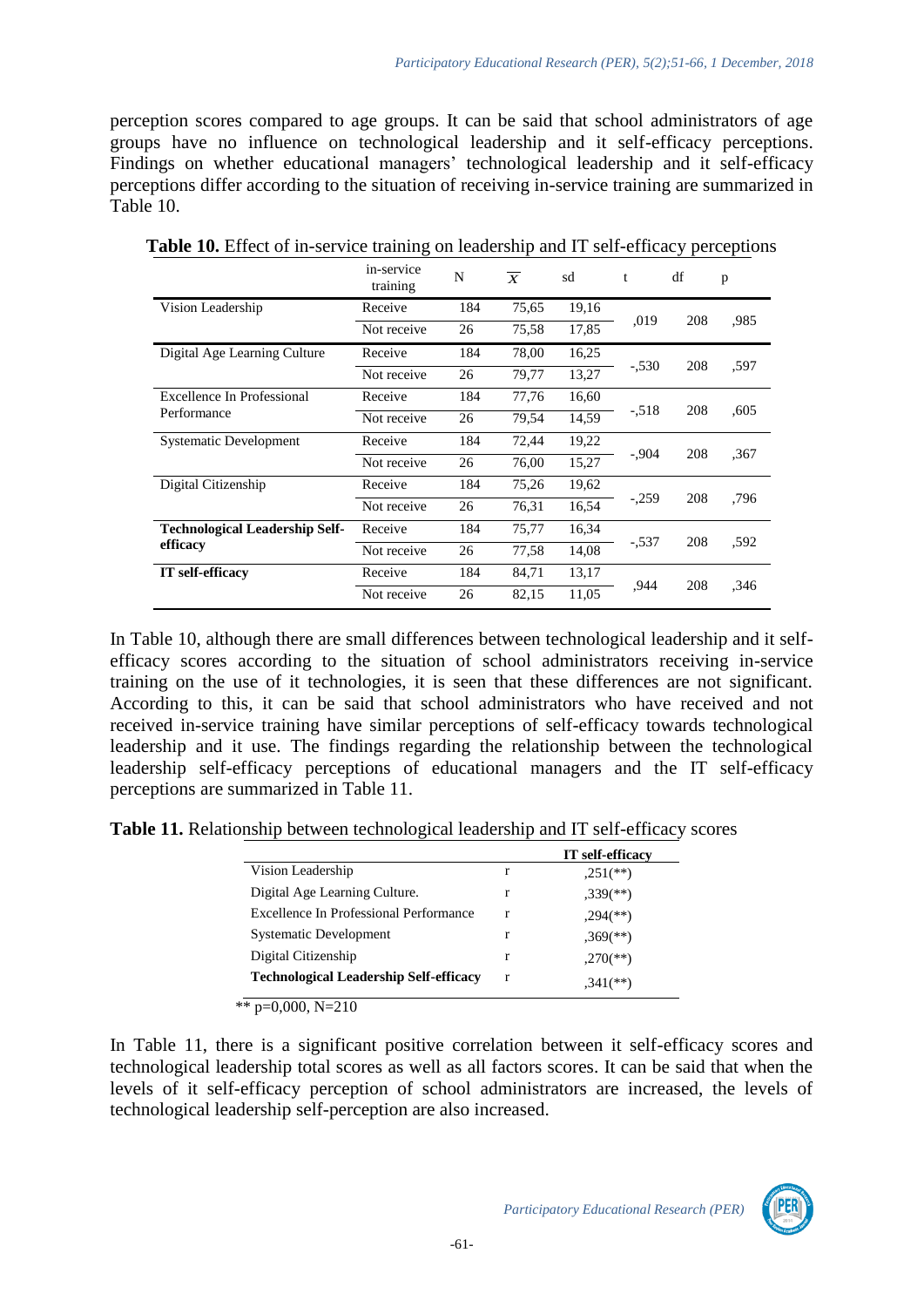#### **Conclusion, Discussion and Recommendations**

Self-efficacy perceptions of school administrators towards technological leadership and IT use are very high. In the research carried out by Bostanci (2010) to examine the characteristics of technological leadership of school administrators, similar findings were obtained. In this study, it was concluded that the technological leadership levels of school administrators were significantly higher. In the study of technological leadership of school administrators in high schools conducted by Seay (2004), it was concluded that the perceptions of school administrators regarding technological leadership were quite high. In another study conducted by Weber (2006) on the use of computer technologies of state elementary school administrators and technological leadership levels, it is observed that same results were achieved. Marulcu (2010) carried out a study to reveal the relationship between the socio-economic levels of the students, the technology infrastructure and the leadership characteristics of the managers and school technology. He found that the leadership characteristics of school principals alone influenced school technology outcomes. However, Ergişi (2005) conducted research on the effective use of IT technologies in schools to determine the technological competencies of school administrators and concluded that school administrators used technology mostly in management work and did not pay much attention to educational use. In this research, the high level of technological leadership self-efficacy of school administrators demonstrates that they are willing and supportive to use it technology not only in managerial tasks but also in educational processes.

The technological leadership perceptions of managers with 1-5 and more than 20 years of managerial experience are significantly higher than the perceptions of managers with 10-19 years of seniority. Technological leadership factors are examined; it was concluded that seniority managers have no influence on visionary leadership and digital citizenship selfefficacy perceptions, and managers with more than 1 - 5 and 20 years of seniority, digital learning culture, excellence in professional practice, and systematic self-efficacy perceptions are significantly higher than those of managers with 10-19 years of seniority.

The fact that the school administrators, who had just started working as a manager, had made special preparations in order to be successful in the exams that they entered in order to be the manager and their willingness to develop individual skills related to management may have caused the high level of self-efficacy perception of technological leadership. On the other hand, the fact that school administrators, who have been managers for more than 20 years, have reached vocational maturity due to their seniority, may have led to a positive perception of technological leadership self-efficacy. On the other hand, the school administrators' use of IT self-efficacy perceptions does not differ according to seniority. In a study conducted by Bostanci (2010), it was determined that there was a positive relationship between technological leadership competencies and sub-dimensions of school administrators and management and teaching time. It is observed that overall technological leadership competencies of school administrators differ significantly from management seniority. When examined together with the sub-dimensions, it was determined that all sub-dimensions differ in the high confidence interval according to the duration of the management.

Female's and male's school administrators' perceptions of technological leadership selfefficacy are similar. However, male school administrators perceive it as more significant than female school administrators. In the literature, it is possible to come across different researches that support and does not support this finding. Bozdoğan and Uzoğlu (2012) examined teacher candidates' attitudes towards computer use in terms of different variables. It was found that the mean score of male teacher candidates for computer use was higher than

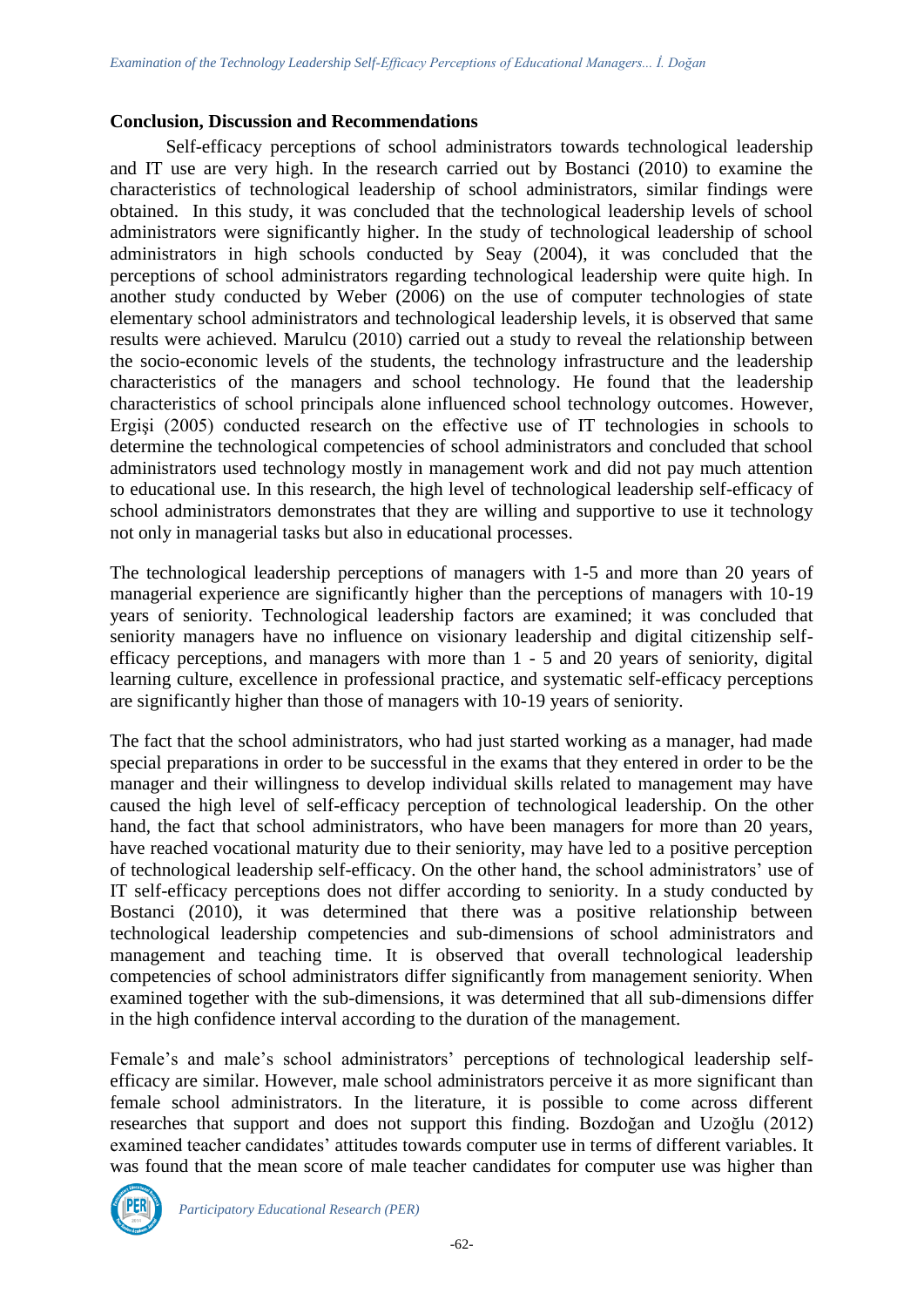female teacher candidates in terms of gender. On the other hand, Dasdemir, Cengiz, Uzoğlu and Bozdoğan (2012) examined the opinions of science and technology teachers about the tablet computer used in schools within the scope of FATIH Project. It was concluded that the supporting status of science and technology teachers in the use of tablet computers in the courses did not differ from gender, professional experience, the situation of having a computer, the purpose of computer usage and the duration of computer usage. In the study conducted by Bostanci (2010), more male school administrators were trained in technology management than women, there was a relationship between gender and education in technology management, and there was a relationship between gender and leadership.

Age groups and in-service training situations do not differentiate school administrators' technological leadership and it self-efficacy perceptions. In the literature, it is possible to find the opposite results of these findings. For example, Van Braak, Tondeur and Valcke (2004) conducted a study to examine the relationship between teachers' demographics (age and gender), computer experiences and attitudes and their use of computers. They concluded that teachers' attitudes towards computer education and use of computers in education have a direct and powerful impact on computer usage in classrooms. Moreover, Dasdemir, Cengiz, Izoğlu and Bozdoğan (2012) concluded that teachers' views on information technologies differ in terms of the graduation branch and the frequency of computer use. In addition, computer attitude scores were examined according to the situation in which science and technology teachers need to receive in-service training in the use of tablet computers from science and technology courses and the mean score of teachers who need and do not express ideas were found to be close to each other. There was a significant difference between the teachers' computer attitude scores and the cases of supporting tablet computers. In the study conducted by Bostanci (2010), it was stated that the overall technological leadership competencies of school administrators differ significantly from the age factor. In this study, it was found that technological leadership competencies in learning and teaching, support services and management, measurement and evaluation activities differ significantly from age variables. There was a significant difference between school administrators in 35-45 and 45- 60 age groups and administrators in 20-35 age groups in favor of high age groups in terms of technological leadership competencies. In terms of sub-dimensions, it has been observed that school administrators in the age of 45-60 years in terms of learning and teaching have higher proficiency than younger managers; in the age of 20-35 years in support services have lower competence than the age group. In this study, the high perception of self-efficacy for both technological leadership and it use of school administrators could have led to the elimination of the expected differences in many demographic characteristics.

There was a significant positive correlation between technological leadership and IT selfefficacy perceptions. When it self-efficacy perception levels of school administrators rise, technological leadership levels rise as well. This finding is consistent with the literature. Robinson (2003) conducted a study to reveal the relationship between teachers' demographic characteristics, computer proficiency levels, external support variables and their perception of computer use and using computer in the classroom. It was found that there was a significant correlation between the teachers' effective use of technology and computer proficiency levels. Moreover, Tondeur, Van Keer, Van Braak and Valcke (2008), concluded that the technology plan in the effective use of technology in lessons has important implications for IT support and education. Within this framework, the following points may be suggested:

1. In-service training activities related to technological leadership characteristics should be organized for training managers.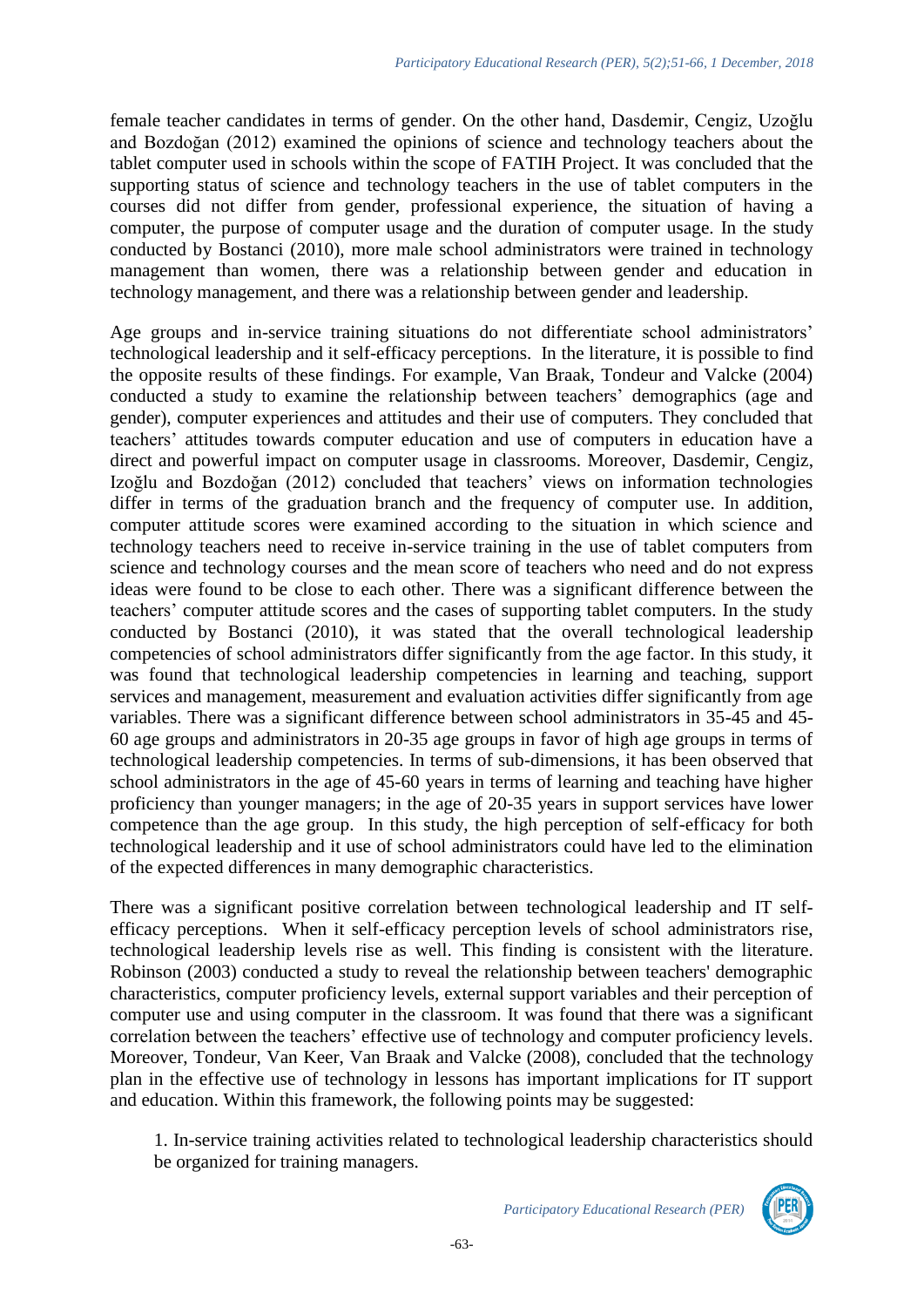2. In-service training activities related to IT use that are already being organized should be continued with more intensive content.

#### **References**

Alkan, C. (1991). Computer Aided Learning Modules. Ankara: Anı Pub.

- Altuntuğ, N. (2012). The consumption phenomenon from generation to generation and the consumer profile of future. Journal of Organization and Management Science, 4(1):203-212.
- Bebell, D. R. (2004). Measuring teachers' technology uses: Why multiple measures are more revealing. Journal of Research on Technology in Education, 45-63.
- Bostancı, H. (2010). A review on school principals in terms of technology leadership adequacy. Unpublished Master Thesis, Gazi University, IT Institute, Ankara
- Bozdoğan, A. E. & Uzoğlu, M. (2012). The examination of preservice science teachers' computer using attitudes in terms of different variables. EÜ – Science Institute Journal, 5(2), 213-227.
- Bülbül, T. & Çuhadar, C. (2012). Analysis of The Relationship Between School Administrators' Perceptions of Technology Leadership Self-Efficacy and Their Acceptance of ICT. Mehmet Akif Ersoy Un. Journal of Education Faculty, 23, 474- 499.
- Büyüköztürk, S. (2012). Sosyal Bilimler İçin Veri Analizi El Kitabı [Manual of data analysis for social sciences], 17. Press. Ankara: Pegem Academic Pub.
- Çakır, R. & Yıldırım, S. (2009). What Do Computer Teachers Think About the Factors Affecting Technology Integration in Schools?. Elementary Education Online, 8(3), 952-964.
- Çakıroğlu, Ü., Gökoğlu, S. & Çebi, A. (2015). Basic indicators for teachers' technology integration: a scale development study. GUJGEF 35(3): 507-522.
- Cradler, J. (1996). Implementing technology in education: Recent findings from research and evaluation studies. http://www.wested.org/techpolicy/refind.html
- Cuban, L. K. (2001). High access and low use of technology in high school classrooms: Explaining an apparent paradox. American Educational Research Journal, 813-834.
- Daşdemir, İ., Cengiz, E., Uzoğlu, M. & Bozdoğan, A. E. (2012). Examination of science teachers' opinions related to tablet pcs using in science and technology courses. Mustafa Kemal University Journal of Social Sciences Institute, 9(20): 495-511.
- Daşdemir, İ., Uzoğlu, M. & Cengiz, E. (2012). The Effect of Use of Animations in Unit of Body Systems on the Academic Achievements of The 7th Students, Retention of the Knowledge Learned, and the Scientific Process. Trakya Un.Journal of Education Faculty, 2(2), 54-62.
- Demir, S. & Bozkurt, A. (2011). Primary mathematics teachers' views about their competencies concerning the integration of technology. Elementary Education Online, 10(3), 850-860.
- Ekici, E., Ekici, F. T., & Kara, İ. (2012). Validity and Reliability Study of ICT Self-Efficacy Perception Scale for Teachers. Pamukkale Un. Journal of Education Faculty, 31(1): 53-65.
- Ergişi, K. (2005). Determining the technological competences of school administrators on the effective use of information technologies in school. Unpublished master Thesis, Kırıkkale Un, Kırıkkale.
- Hacıfazlıoğlu, Ö. Karadeniz, Ş. & Dalgıç, G. (2011). School Administrators' Perceptions of Technology Leadership: An Example for Metaphor Analysis. Journal of Educational Sciences Research, 1(1), 97-121.



*Participatory Educational Research (PER)*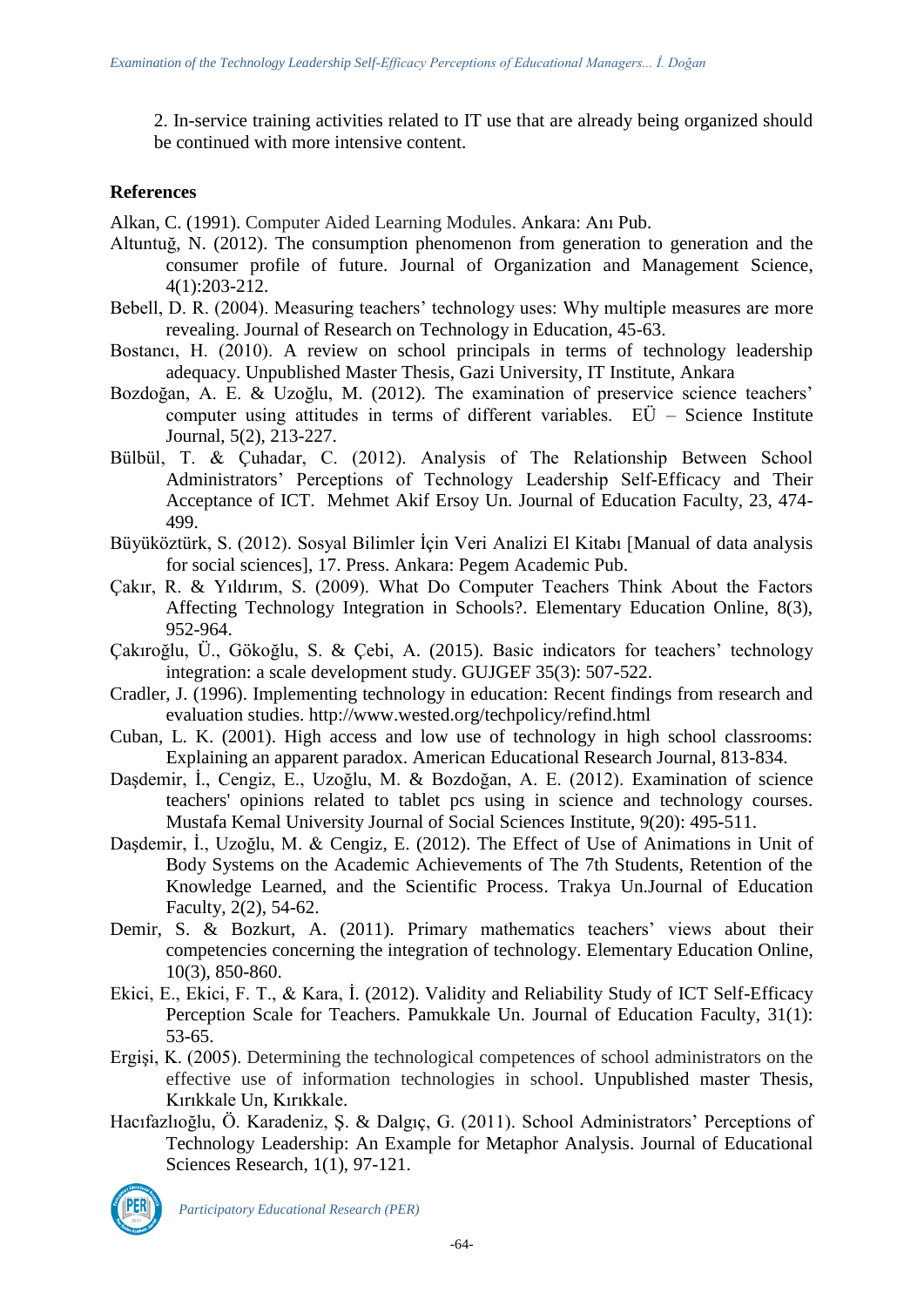- Hew, K. F & Brush, T. (2007). Integrating Technology into K-12 Teaching and Learning: Current Knowledge Gaps and Recommendations for Future Research. Educational Technology Research and Development, v55 n3 p223-252
- İnan, F. A., & Lowther, D. L. (2010). Factors affecting technology integration in K–12 classrooms: A path model. Educational Technology Research and Development, 58(2), 137-154.
- Kabakçı Yurdakul, I. (2011). Examining technopedagogical knowledge competencies of preservice teachers based on ict usage. H. U. Journal of Education, 40, 397-408.
- Kaya, Z., & Yılayaz, Ö. (2013). Technology integration models in teacher education and technological pedagogical content knowledge. Journal of Western Anatolian Educational Sciences, 4(8): 57-83.
- Korkmaz, Ö. (2013). İlk ve Orta Öğretimde Öğretimsel Amaçlı Teknoloji Kullanımı [ Use of Technology for teaching in Primary and Secondary Education.]. Kürşat Çağıltay ve Yüksel Göktaş (Ed.). Öğretim Teknolojilerinin Temelleri: Teoriler, Araştırmalar, Eğilimler [Fundamentals of Instructional Technologies: Theories, Researches, Trends] (p. 431-446). Ankara: Pegem Academic Pub.
- Marulcu, İ. (2010). Educational leadership and use of technology. Unpublished Master Thesis, Süleyman Demirel Un., Isparta.
- Melmed, A. E. (1995). The Costs and Effectiveness of Educational Technology. Proceedings of a Workshop. DRU-1205-CTI, Santa Monica: RAND Corporation.
- Robinson, W. I. (2003). External, and internal factors which predict teachers' computer usage in K-12 classrooms. Unpublished doctoral dissertation, Wayne State University, Detroit
- Şahin, S. & Aslan, N . (2008). A Qualitative Study on the Opinions of Secondary School Principals Regarding Strategic Planning. Gaziantep University Journal of Social Sciences, 7 (1), 172-189. Retrieved from http://dergipark.gov.tr/jss/issue/24257/257122
- Seay, D. A., (2004). A study on technology leadership of high school school administrators in Texas. . Unpublished PhD Thesis, Nort Teksas Un.
- Sezer, B. & Deryakulu, D. (2012). The competencies of elementary school administrators regarding their technology leadership roles. Educational Technology Teory and Practice, 2(2), 70-92.
- Somyürek, S. (2014). Gaining the attention of generation z in learning process: augmented reality. Educational Technology Teory and Practice, 4(1), 63-80.
- Tondeur, J., Valcke, M., & Van Braak, J. (2008). A multidimensional approach to determinants of computer use in primary education: Teacher and school characteristics. Journal of Computer Assisted Learning, 24(6), 494-506
- Usta, E. & Korkmaz, Ö. (2010). Pre-service teachers' computer competencies, perception of technology use and attitudes toward teaching career. International Journal of Human Science, 7(1), 1335-1349.
- Van Braak, J., Tondeur, J., & Valcke, M. (2004). Explaining different types of computer use among primary school teachers. European Journal of Psychology of Education, 19(4), 407-422.
- Weber, M. J., (2006). A study of computer technology use and technology leadership of Texas elementary public school principals", Unpublizhed PhD Thesis, Nort Teksas Un.
- Woo, W. (2007). Systematic planning for ICT integration in topic learning. . Educational Technology & Society, 148-156.